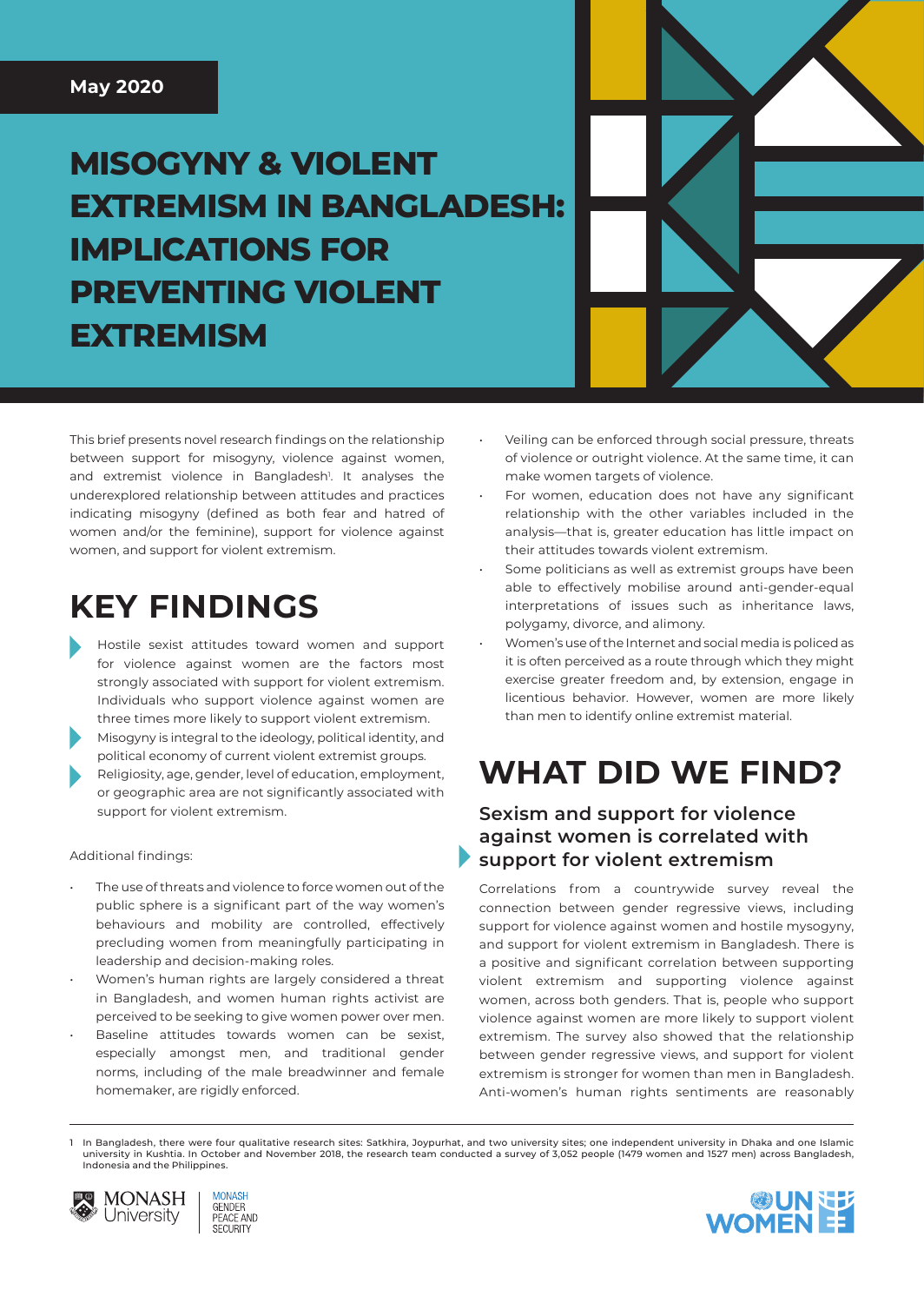widespread in Bangladesh with almost half of men and a third of women agreeing that women seek special favours and preferential treatment under the guise of equality.

As illustrated in Figure 1, the survey shows that attitudes in support of violence against women and hostile misogyny explains more of the variation in support for violent extremism than other factors, such as age, education, socio-economic background or religiosity.

#### *Figure 1.*

*Correlation between support for violent extremism and other variables in Bangladesh, disaggregated by sex*



Female Male

\* Indicates statistical significance.

The Pearson correlation coefficient ('r') shows the strength and direction (positive or negative) of the association between the variables and support for violent extremism. A coefficient of 1 indicates a strong positive relationship. A coefficient of -1 indicates a strong negative relationship. A result of 0 indicates no relationship at all. The definition of terminology included is available in the full research paper.

Gender regressive views manifest themselves in various ways in society in Bangladesh, including through the exclusion of women from the public sphere, restrictions on women's access to the internet and the ability to move freely, and lack of support for women's human rights. Women's safety and security in public and private spaces is linked to political and religious notions of acceptable gender norms in Bangladesh, which is turn is exploited by violent extremist organisations.

### **Exclusion of women from public space is violently policed**

Women's access to the public sphere is widely contested in Bangladesh. In relation to women's participation in public leadership and decision-making, participants surveyed exhibited hostility with nearly half (46 per cent) of Bangladeshi men, and 38 per cent of Bangladeshi women agreeing that political leadership should be in the hands of men. Women were considered not equipped with the skills or education to take part in public leadership and decision-making due to their confinement and association with the private sphere. Responses from young men were ambiguous and appeared to rely on whether the participant had personal experience of women in his life being involved in leadership and political activities. When women do seek to participate in the public sphere, they can be subject to psychological, physical, and economic violence, including by their family members.



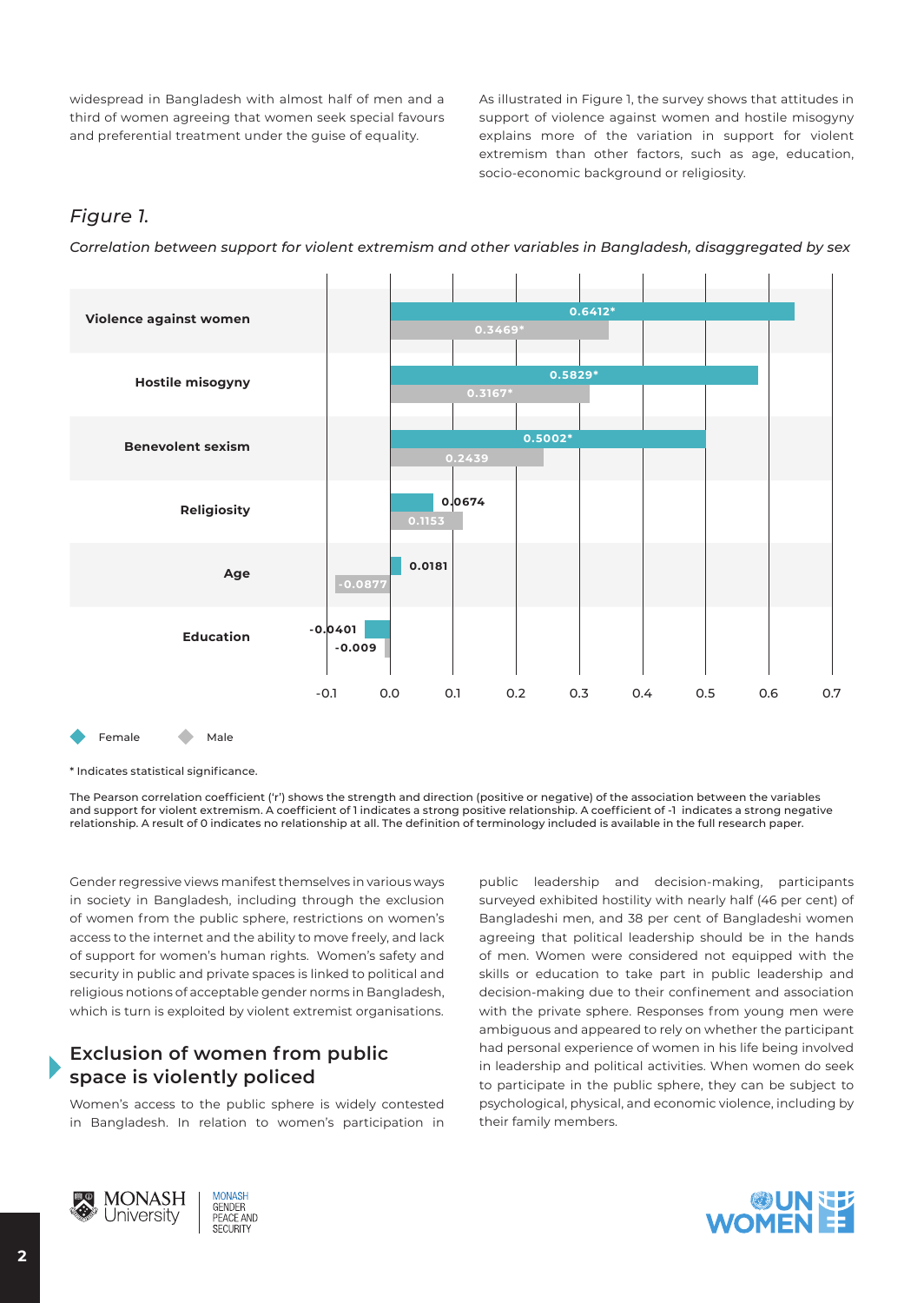Violence and insecurity were issues for young women, who voiced concerns over personal safety in a variety of contexts outside the home. In this regard, veiling or dressing modestly was considered important to both men and women as a way of ensuring safety while in public spaces. Some young men articulated that not abiding by rules related to dressing modestly was the reason some women faced insecurity or harassment, while others repeated the common myth that a lack of veiling may incite men to commit sexual violence. Threats of sexual and genderbased violence were considered measures through which to police women's attire in the public sphere. Conversely, veiling can make women targets of violence, with actors profiling and targeting women wearing veils in connection to counter terrorism strategies.

### **Restrictions on women and girls extends to the digital space**

The use of social media is also gender-specific in Bangladesh, with restrictions placed on women and girls in relation to accessing the internet, social media, and smart phones. Women and girls' access to the digital space is blamed for sexual and gender-based violence, rather than men's behaviour and gender norms. In this regard, many people were suspicious of the sexual freedom associated with social media. Some participants made remarks regarding the use of mobile phones and social media as a mechanisms to talk to members of the opposite sex, while others noted that social media was a way for individuals and groups to share religious ideology that promotes more conservative gender norms, including relating to Islamic dress codes. Young women also noted the use of social media to intimidate or harass women, including by using photographs to publicly shame women and girls.

Despite women's lower incidence of internet use, they identified online material as 'incitement to jihad' more frequently than men did. This indicates a possible intervention point in the online space in Bangladesh.

#### **Shrinking space for women's human rights fuelled by sexist attitudes and perceived threats to male hegemony**

Underlying the exclusion of women from the public sphere are sexist attitude towards women and a backlash against advances in women's human rights.

Women's human rights are largely understood as a threat in Bangladesh, with women's rights activists and womenled civil society increasingly being targeted. A popular Islamist grouping, Hefazat-e-Islam was established in 2010 to oppose government plans to give women the same rights of inheritance as men.

While many people in Bangladesh (41 per cent) are worried about the effect of rising religious fundamentalism on women's human rights, many people also think that women's rights activists are seeking for women to have power over men. Women were more afraid of shrinking women's human rights than men were. Men, on the other hand, were more worried that women's rights activists were seeking for women to have power over men. In Bangladesh, the gender differences within the country were marked, with 46 per cent of men suspicious of activists, while 45 per cent of women disagreed or strongly disagreed that women's rights activists promoting women's supremacy.

#### **Education, division of labour, and gender norms**

Education came up frequently as a site of contestation around gender norms, both in terms of its importance in gender equality efforts and its impact on changing harmful gender norms, including related to FGM, dowry, child marriage and honour killings, as well as. However, survey results from the Bangladesh sample, showed that there is no relationship between support for harmful gender norms and violence against women and girls, and a person's education.

Moreover, education level does not affect support for the gender division of labour. While education for girls/young women was seen as a positive by most participants, working outside the home is not. This is shaped by several forces, including the expectations of a woman's role after marriage, as well as the expectation that a husband should be able to provide all that his wife and family needs. A significant number of young men did not want their wives to work. They justified this by referring to wives' care obligations, to religious roles and expectations, and to women's safety from sexual and gender-based violence. Women's rights activists raised the paradox of women's empowerment and attempts to support women's access to employment in the face of religious fundamentalism and associated gender roles. There is discord between the reliance on women's labour as a contributor to Bangladesh's economic development and the pressure for women to subscribe to traditional gender norms that prevent them from joining the formal economy.

### **Women's participation in extremist activities**

The role of women in extremist organisations was discussed into two ways: as active participants and as supporters. The first role was identified by participants as a growing phenomenon in Bangladesh. Participants frequently acknowledged seeing news reports of women's